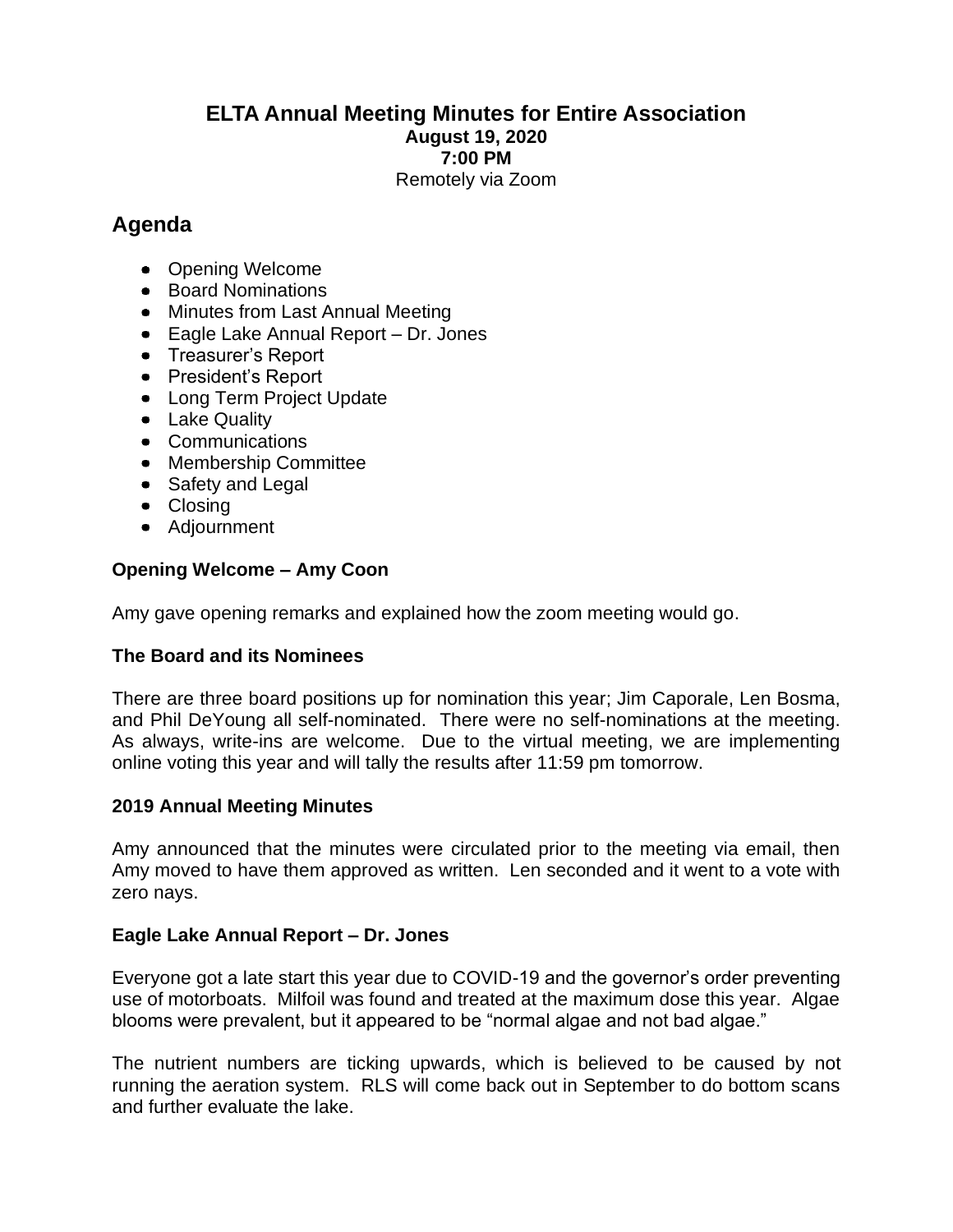### **Treasurer's Report**

Jim addressed the reports that were published in the newsletter which detailed the fiscal 2019 financial data for SAD 1, SAD 2, and the ELTA account, as well as first half financials for 2020. He walked through various line items and asked if there were any questions, there being none, Jim moved to accept the reports, Ken seconded, and it was unanimously approved.

### **President's Report**

Amy reminded everyone how far we have come since our last annual meeting. We are at the lowest lake level that we have been in three years. 2020 had the highest amount of rainfall on record. Over 610 million gallons of water have been pumped out of Eagle Lake as of August 18, 2020. Unfortunately, EGLE has thrown us another curveball and they are requiring us to scale back the pumping due to wetland stress. At this time, we don't have a lot of details, but there is a taskforce meeting tomorrow where this will likely be discussed.

Our permit with EGLE expires at the end of September, and our easements expire at the end in November 2020. We have one potential holdout at this time on the easements and it is the Bentwood Shores group. Amy has asked for a meeting with them and has tried corresponding to open up discussions on this matter, but to-date it has been to no avail.

We are down 22" from the highest point. We still have a long way to go, but we need to focus on the positive.

# **Long Term Project Update**

Len gave a brief update on where things are and how far we have come. The engineers have finished a draft lake level study that is still confidential, but a few people have been able to see the draft and believe that the majority of us will be happy with the study. A circuit court hearing date has not been scheduled yet, but Len assured us that the taskforce will keep the attorney's feet to the fire. Len shared the timeline schedule that was created by Prein Newhof.

#### **Lake Quality Report**

We are hopeful we can restart the aeration, but Len noted that the lake level still needs to go down further for that to be viable. Many of the sites where the equipment operated have been compromised during the flooding and will need to be evaluated to see whether it's feasible to continue using the site.

Weed treatment costs were reduced this year. We have been continuing to use bioaugmentation. Many purple loosestrife plants were drowned due to the flooding, but we are not certain whether it will come back or not. A comment from a resident on